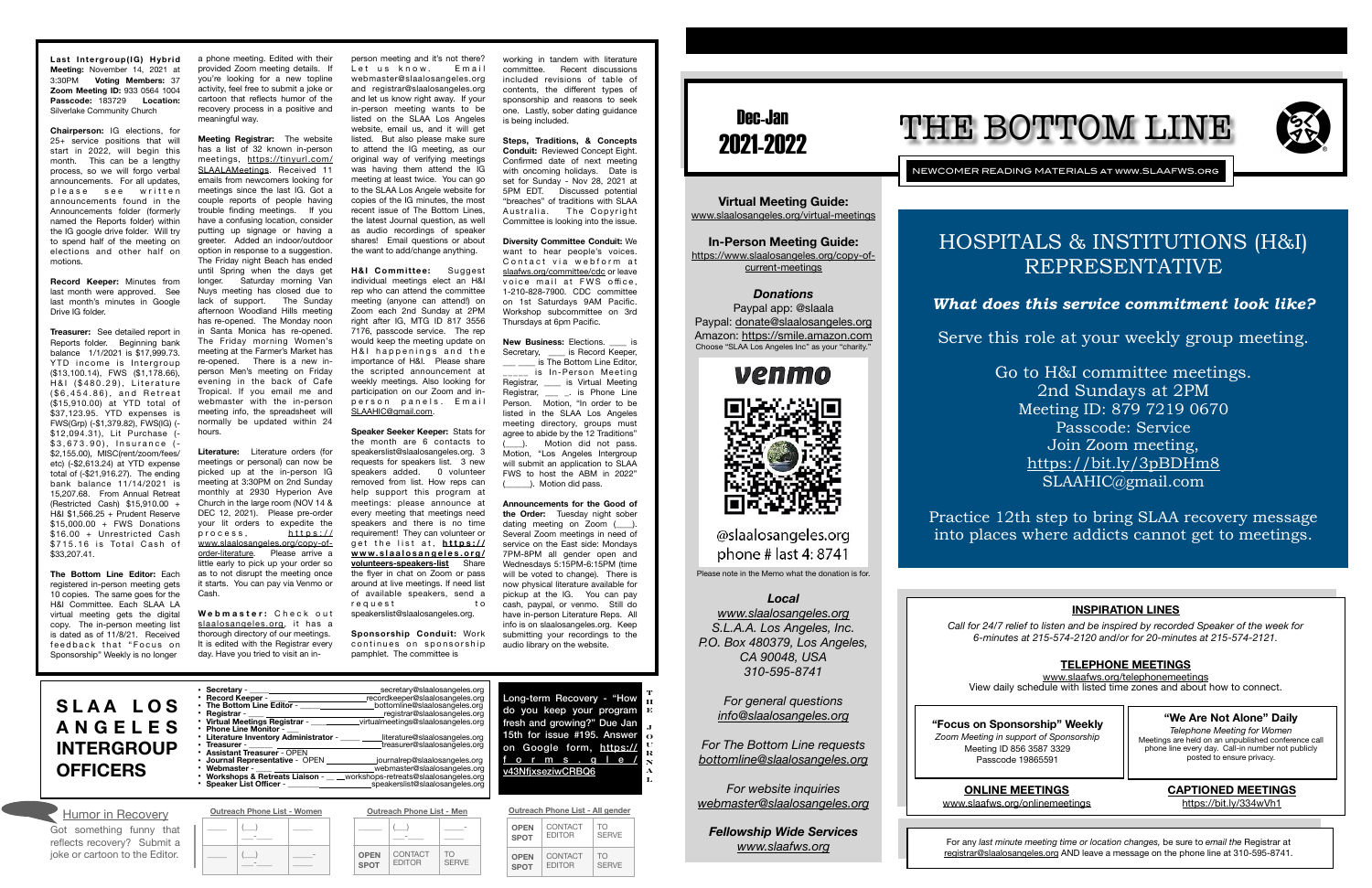|                                                 |                                                |                                   | Indoor/ |                                                                                                                         |                                                                        |                                                                                                                                                                                                                                                                                                                                                                                                                                 |
|-------------------------------------------------|------------------------------------------------|-----------------------------------|---------|-------------------------------------------------------------------------------------------------------------------------|------------------------------------------------------------------------|---------------------------------------------------------------------------------------------------------------------------------------------------------------------------------------------------------------------------------------------------------------------------------------------------------------------------------------------------------------------------------------------------------------------------------|
| DAY                                             | <b>TIME</b>                                    | IN PERSON OR HYBRID               | Outdoor | <b>LOCATION</b>                                                                                                         | NAME OF MEETING                                                        | <b>COMMENTS</b>                                                                                                                                                                                                                                                                                                                                                                                                                 |
| <b>SUNDAY</b>                                   |                                                |                                   |         | Los Angeles State Historic Park<br>1245 N. Spring St.<br>8:30 AM In-Person Only Outdoor Los Angeles, CA 90012           | <b>Focus on Sprituality</b>                                            | 10 minute speaker, then shares.<br>We meet at the Northwest corner of the park.<br>Entrance is at Mesangers St and Spring.<br>Exact coordinates are 34.0700275, -118.2292796.<br>We do 10 min meditation. 10 min share, and open sharing.<br>You need to bring something to sit on - the grass is usually wet.<br>And it gets sunny- umbrella is welcome.<br>You can park in the metered parking lot or on the street for free. |
| <b>SUNDAY</b>                                   | 11:00<br>AM                                    | In-Person Only Indoor             |         | West Hollywood Recovery<br>Center room 1<br>626 N Robertson Blvd<br>West Hollywood, CA 90069                            | Serenity on Sundays                                                    | Closed meeting.<br>All genders.<br>Speaker and Sharing. Meditation.<br>LA County Policy on Masks.                                                                                                                                                                                                                                                                                                                               |
| <b>SUNDAY</b>                                   | 1:00 PM                                        |                                   | Indoor  | <b>Pathfinders Club</b><br>3367 Glendale Boulevard<br>Los Angeles, CA 90039                                             | Sunday 1pm Men's Stag                                                  | Men's Stag -<br>Enter through door to the right of the main entrance door or the back door in<br>alley if main door to Pathfinders is locked, as staff are not always present in<br>the office, that day may remain locked during meetings. - Registrar<br>Warning, heard one anecdote that the meeting wasn't there in person<br>when someone showed up the other day. Only one report so far. - Webmaster                     |
| <b>SUNDAY</b><br><b>Once Per Month</b><br>Only! | 3:30PM<br>Once<br>Per<br><b>Month</b><br>Only! | BOTH In-<br>Person AND<br>Online  | Indoor  | Silverlake Community Church<br>Fellowship Hall (INSIDE<br><b>BUILDING)</b><br>2930 Hyperion Ave<br>Los Angeles CA 90027 | Once-Per-Month SLAA LOS<br><b>ANGELES</b><br><b>INTERGROUP MEETING</b> | Once Per Month Only! Second Sunday of the month only. Get there early to<br>in, get literature, etc. Anyone can attend. This is the Intergroup meeting for S<br>Los Angeles. Intergroup Reps from each meeting in LA vote on issues that aff<br>LA SLAA and beyond.                                                                                                                                                             |
| <b>SUNDAY</b>                                   |                                                | 4:00 PM In-Person Only Indoor     |         | Presbytarian Church<br>5751 Platt Ave, Woodland Hills<br>91367                                                          | <b>Step Study</b>                                                      | One Hour Step Study                                                                                                                                                                                                                                                                                                                                                                                                             |
| <b>SUNDAY</b>                                   |                                                | 4:00 PM   In-Person Only   Indoor |         | SHARE!<br>6666 Green Valley Circle<br>Culver City, CA 90203                                                             | Newcomers "A Path to<br><b>Healthy Relationships"</b>                  | Starts 7/18<br>Co-Ed<br>Speaker<br><b>Chips Given</b><br><b>Newcomer Focus</b>                                                                                                                                                                                                                                                                                                                                                  |
| <b>MONDAY</b>                                   | $7:30$ AM $\vert$ Online                       | BOTH In-<br>Person AND            | Indoor  | Harmony Toluca Lake Church<br>4301 Cahuenga Blvd<br>Toluca Lake, CA 91602                                               | "Thank God it's Monday:<br>Valley Edition"                             | 1 Hour<br>Alternates between a quest speaker and a Step from the SLAA basic Text                                                                                                                                                                                                                                                                                                                                                |
| <b>MONDAY</b>                                   |                                                | 8:30 AM   In-Person Only   Indoor |         | West Hollywood Recovery<br>Center<br>626 N Robertson Blvd<br>West Hollywood, CA 90069                                   | Thank God It's Monday                                                  | No size limit, but please bring a mask<br>Parking at Weho Library on San Vicente<br>All gender                                                                                                                                                                                                                                                                                                                                  |
| <b>MONDAY</b>                                   | <b>Noon</b>                                    | In-Person Only Indoor             |         | <b>Colorado Center</b><br>2500 Broadway Avenue<br>Santa Monica, CA 90404                                                | <b>Building Relationships</b>                                          | 1 Hour<br>All Gender<br><b>Group Sharing</b><br><b>Community Room Across from Helen's Cycles</b>                                                                                                                                                                                                                                                                                                                                |
| <b>MONDAY</b>                                   |                                                | BOTH In-<br>7:00 PM Person Only   | Indoor  | Downtown SHARE!<br>425 S Broadway<br>Los Angeles, CA 90013                                                              | All Welcome Downtown                                                   | <b>All Gender</b><br><b>Chips Given</b><br><b>Newcomer Focus</b><br>NOTE To attendees: please show up at least 5 minutes before the meetin<br>safety reasons access is monitored. Our greeter will be at the door.                                                                                                                                                                                                              |

| <b>COMMENTS</b>                                                                                                                                                                                                                                                                                                                                                                                                                 |
|---------------------------------------------------------------------------------------------------------------------------------------------------------------------------------------------------------------------------------------------------------------------------------------------------------------------------------------------------------------------------------------------------------------------------------|
| 10 minute speaker, then shares.<br>We meet at the Northwest corner of the park.<br>Entrance is at Mesangers St and Spring.<br>Exact coordinates are 34.0700275, -118.2292796.<br>We do 10 min meditation. 10 min share. and open sharing.<br>You need to bring something to sit on - the grass is usually wet.<br>And it gets sunny- umbrella is welcome.<br>You can park in the metered parking lot or on the street for free. |
| Closed meeting.<br>All genders.<br>Speaker and Sharing. Meditation.<br>LA County Policy on Masks.                                                                                                                                                                                                                                                                                                                               |
| Men's Stag -<br>Enter through door to the right of the main entrance door or the back door in<br>alley if main door to Pathfinders is locked, as staff are not always present in<br>the office, that day may remain locked during meetings. - Registrar<br>Warning, heard one anecdote that the meeting wasn't there in person<br>when someone showed up the other day. Only one report so far. - Webmaster                     |
| Once Per Month Only! Second Sunday of the month only. Get there early to sign<br>in, get literature, etc. Anyone can attend. This is the <b>Intergroup</b> meeting for SLAA<br>Los Angeles. Intergroup Reps from each meeting in LA vote on issues that affect<br>LA SLAA and beyond.                                                                                                                                           |
| One Hour Step Study                                                                                                                                                                                                                                                                                                                                                                                                             |
| Starts 7/18<br>Co-Ed<br>Speaker<br><b>Chips Given</b><br><b>Newcomer Focus</b>                                                                                                                                                                                                                                                                                                                                                  |
| 1 Hour<br>Alternates between a guest speaker and a Step from the SLAA basic Text                                                                                                                                                                                                                                                                                                                                                |
| No size limit, but please bring a mask<br>Parking at Weho Library on San Vicente<br>All gender                                                                                                                                                                                                                                                                                                                                  |
| 1 Hour<br><b>All Gender</b><br><b>Group Sharing</b><br><b>Community Room Across from Helen's Cycles</b>                                                                                                                                                                                                                                                                                                                         |
| All Gender<br>Chips Given<br>Newcomer Focus<br>NOTE To attendees: please show up at least 5 minutes before the meeting. For                                                                                                                                                                                                                                                                                                     |

**. Our greeter will be at the door.**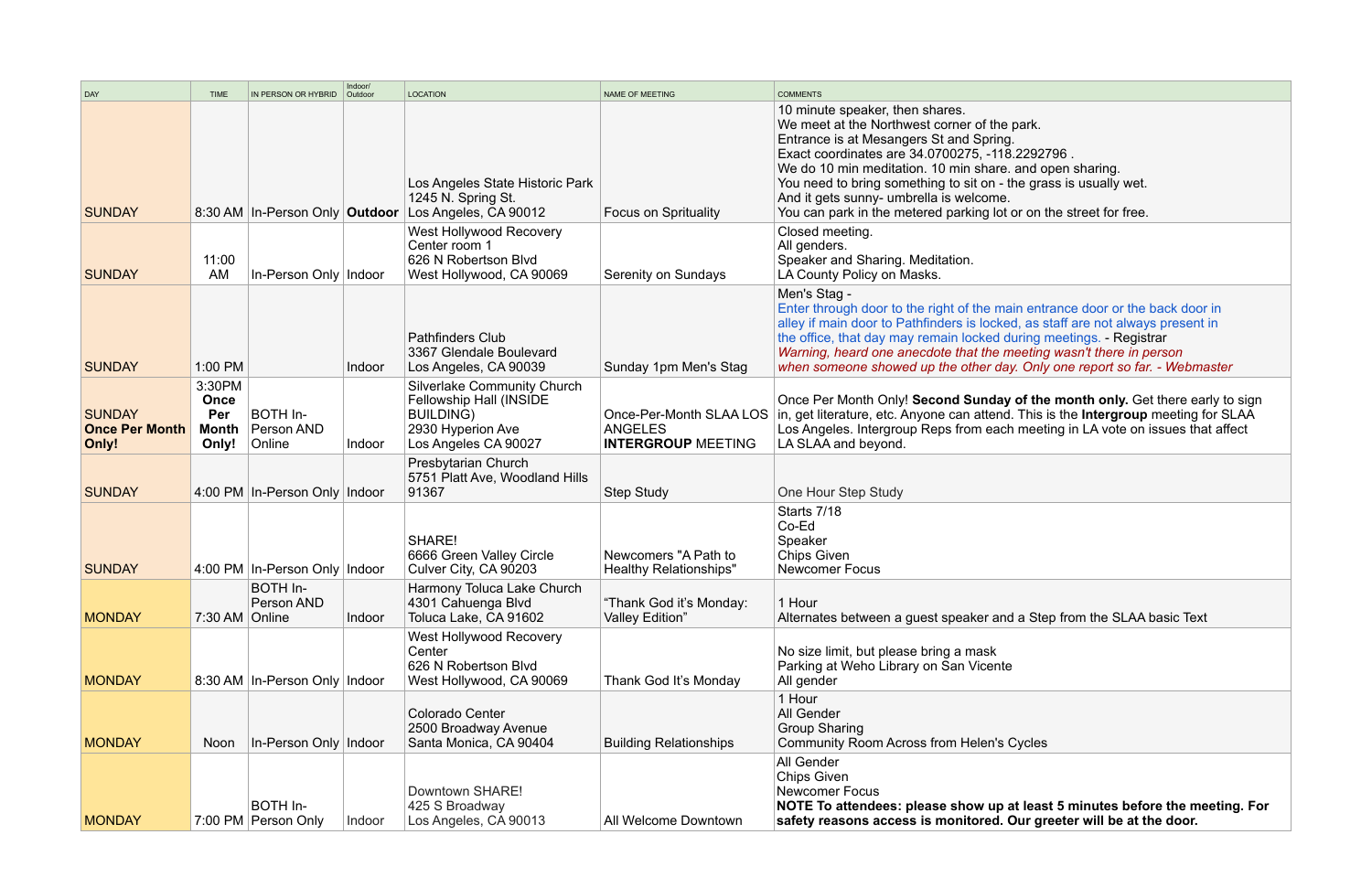| Speaker/Book/Sharing<br>1 Hour<br><b>MEETING RE-OPENED!</b>                                                                                                                                                       |
|-------------------------------------------------------------------------------------------------------------------------------------------------------------------------------------------------------------------|
| All Gender Literature Study<br><b>Chips Given Closed</b><br>Please bring a mask and be prepared to sit outdoors in the enclosed courtyard,<br>depending on the number of participants                             |
| <b>Note: Normally 1-5 People Meet in Person</b><br>All Gender<br>C - Closed Meeting H - Handicapped Access<br>N - Newcomer Focus SP - Speaker Meeting<br>B - Book Study L - Literature Meeting<br>K - Chips Given |
| Will be both online and in-person<br>For online password, email: WeHoRecoverySLAA@Gmail.com<br>All Gender                                                                                                         |
| Open Meeting<br>1 Hour                                                                                                                                                                                            |
| Men's Stag<br>1 Hour<br><b>Everyone Shares</b>                                                                                                                                                                    |
| Women only                                                                                                                                                                                                        |
| Steps 1 2 & 3 in the Day We Are in<br>All Addicts Welcome / Masks Required<br>Park at Library on San Vicente                                                                                                      |
|                                                                                                                                                                                                                   |
|                                                                                                                                                                                                                   |

| <b>TUESDAY</b>                        |                       | In-Person Only<br><b>MEETING RE-</b><br>7:30 AM OPENED!                                             | Indoor | <b>Farmers Market Community</b><br>Room<br>3rd and Fairfax<br>6333 W. 3rd Street<br>LA, CA 90036                                                                                                                                        |                                    | All gender<br>Speaker/Book/Sharing<br>1 Hour<br><b>MEETING RE-OPENED!</b>                                                                                                                                                |
|---------------------------------------|-----------------------|-----------------------------------------------------------------------------------------------------|--------|-----------------------------------------------------------------------------------------------------------------------------------------------------------------------------------------------------------------------------------------|------------------------------------|--------------------------------------------------------------------------------------------------------------------------------------------------------------------------------------------------------------------------|
| <b>TUESDAY</b>                        | 7:00 PM <b>Person</b> | BOTH In-<br>Person AND<br>Online<br>Note:<br><b>Normally 1-5</b><br><b>People</b><br><b>Meet in</b> | Indoor | St. Luke's Evangelical Lutheran<br>Church,<br>5633 E Wardlow Rd<br>Long Beach, CA 90808                                                                                                                                                 | Long Beach 7 pm Study St<br>Luke's | All Gender Literature Study<br><b>Chips Given Closed</b><br>Please bring a mask and be prepared to sit outdoors in the enc<br>depending on the number of participants<br><b>Note: Normally 1-5 People Meet in Person</b> |
| <b>TUESDAY</b>                        |                       | 7:30 PM In-Person Only Indoor                                                                       |        | Neighborhood Unitarian<br><b>Universalist Church</b><br>301 N. Orange Grove Blvd,<br>Room 25 (upstairs)<br>Pasadena, CA 91103                                                                                                           |                                    | All Gender<br>C - Closed Meeting H - Handicapped Access<br>N - Newcomer Focus SP - Speaker Meeting<br>B - Book Study L - Literature Meeting<br>K - Chips Given                                                           |
| <b>WEDNESDAY</b>                      | 8:30 AM   Online      | BOTH In-<br>Person AND                                                                              | Indoor | West Hollywood Recovery<br>Center<br>626 N Robertson Blvd<br>West Hollywood, CA 90069<br>online ID: 88066048247                                                                                                                         | <b>Healthy Relationships</b>       | Will be both online and in-person<br>For online password, email: WeHoRecoverySLAA@Gmail.com                                                                                                                              |
| <b>WEDNESDAY</b>                      | 5:15 PM Online        | BOTH In-<br>Person AND                                                                              | Indoor | Church of the Epiphany<br>2808 Altura St<br>Los Angeles, CA 90013                                                                                                                                                                       | Anorexia & Love Avoidance          | All Gender<br><b>Open Meeting</b><br>1 Hour                                                                                                                                                                              |
| <b>WEDNESDAY</b><br>Men only          |                       | 5:30 PM   In-Person                                                                                 | Indoor | <b>Farmers Market Community</b><br>Room<br>3rd and Fairfax<br>6333 W. 3rd Street<br>LA, CA 90036                                                                                                                                        | <b>Fantasy Island</b>              | Men's Stag<br>1 Hour<br><b>Everyone Shares</b>                                                                                                                                                                           |
| <b>WEDNESDAY</b><br><b>Women only</b> | 6:00 PM Online        | BOTH In-<br>Person AND                                                                              | Indoor | <b>Atlantic Alano Club</b><br>600-1/2 Redondo Ave<br>Long Beach, CA 90814<br>online ID: 86479319674                                                                                                                                     | <b>Healing Hearts</b>              | Women only                                                                                                                                                                                                               |
| <b>WEDNESDAY</b>                      |                       | 7:30 PM In-Person Only Indoor                                                                       |        | West Hollywood Recovery<br>Center<br>626 N Robertson Blvd<br>West Hollywood, CA 90069                                                                                                                                                   | <b>Restored to Sanity</b>          | Steps 1 2 & 3 in the Day We Are in<br>All Addicts Welcome / Masks Required<br>Park at Library on San Vicente                                                                                                             |
| <b>WEDNESDAY</b>                      |                       | 8:30 PM In-Person Only Indoor                                                                       |        | Pathfinders Alano Club<br>3367 Glendale Boulevard<br>Los Angeles, CA 90039<br><b>Getting reports that Google</b><br><b>Maps is directing to</b><br>the wrong location the<br>meeting is on Glendale Blvd<br>about 1 mile north of the 5 | Meditation                         | All Gender                                                                                                                                                                                                               |